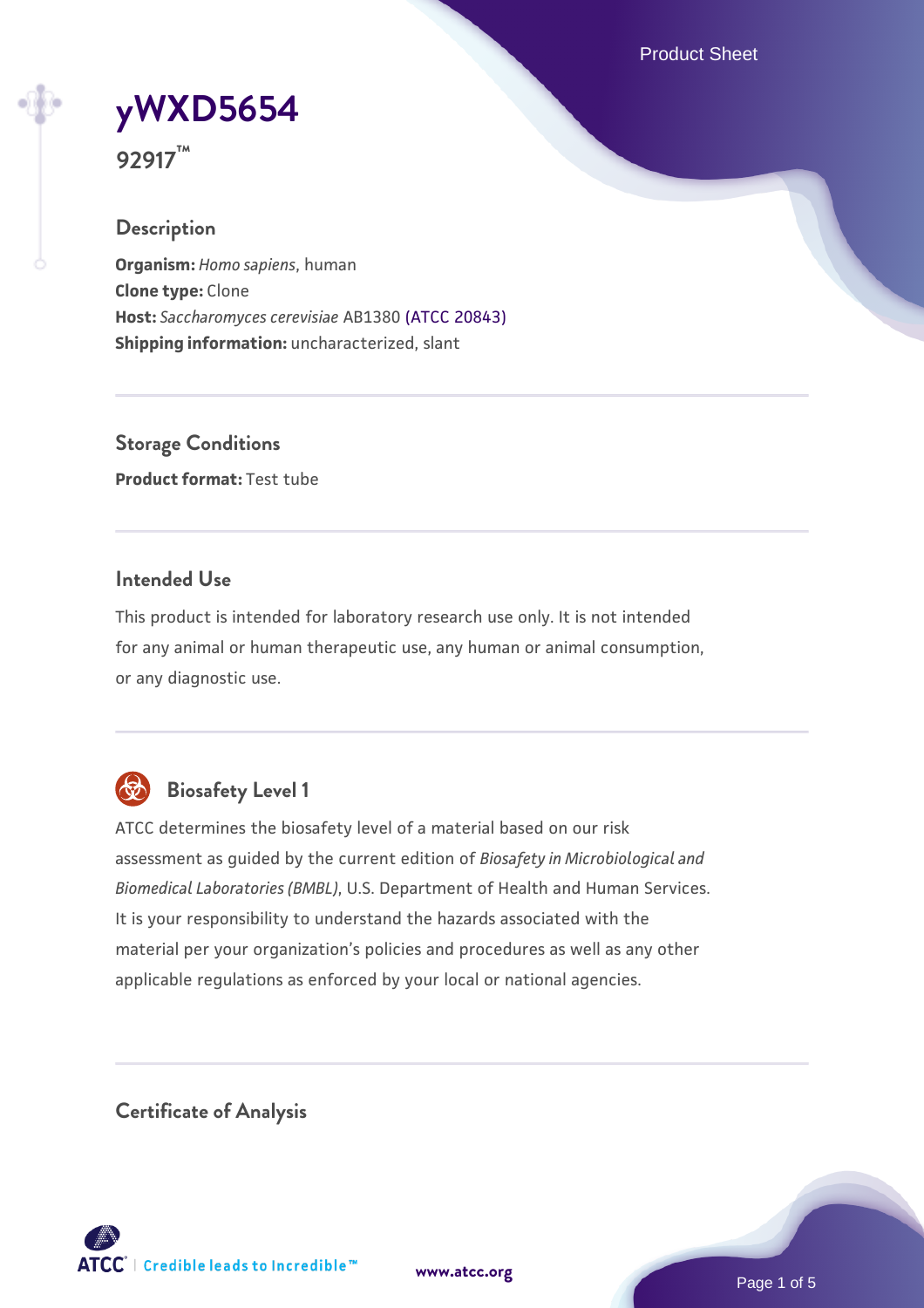### **[yWXD5654](https://www.atcc.org/products/92917)** Product Sheet **92917**

For batch-specific test results, refer to the applicable certificate of analysis that can be found at www.atcc.org.

# **Insert Information**

**Type of DNA:** genomic **Genome:** Homo sapiens **Chromosome:** X X pter-q27.3 **Gene name:** DNA Segment, single copy **Gene product:** DNA Segment, single copy [DXS4602] **Gene symbol:** DXS4602 **Contains complete coding sequence:** Unknown **Insert end:** EcoRI

# **Vector Information**

**Intact vector size:** 11.454 **Vector name:** pYAC4 **Type of vector:** YAC **Host range:** *Saccharomyces cerevisiae*; *Escherichia coli* **Vector information:** other: telomere, 3548-4235 other: telomere, 6012-6699 Cross references: DNA Seq. Acc.: U01086 **Cloning sites:** EcoRI **Markers:** SUP4; HIS3; ampR; URA3; TRP1 **Replicon:** pMB1, 7186-7186; ARS1, 9632-10376

# **Growth Conditions**

**Medium:**  [ATCC Medium 1245: YEPD](https://www.atcc.org/-/media/product-assets/documents/microbial-media-formulations/1/2/4/5/atcc-medium-1245.pdf?rev=705ca55d1b6f490a808a965d5c072196)



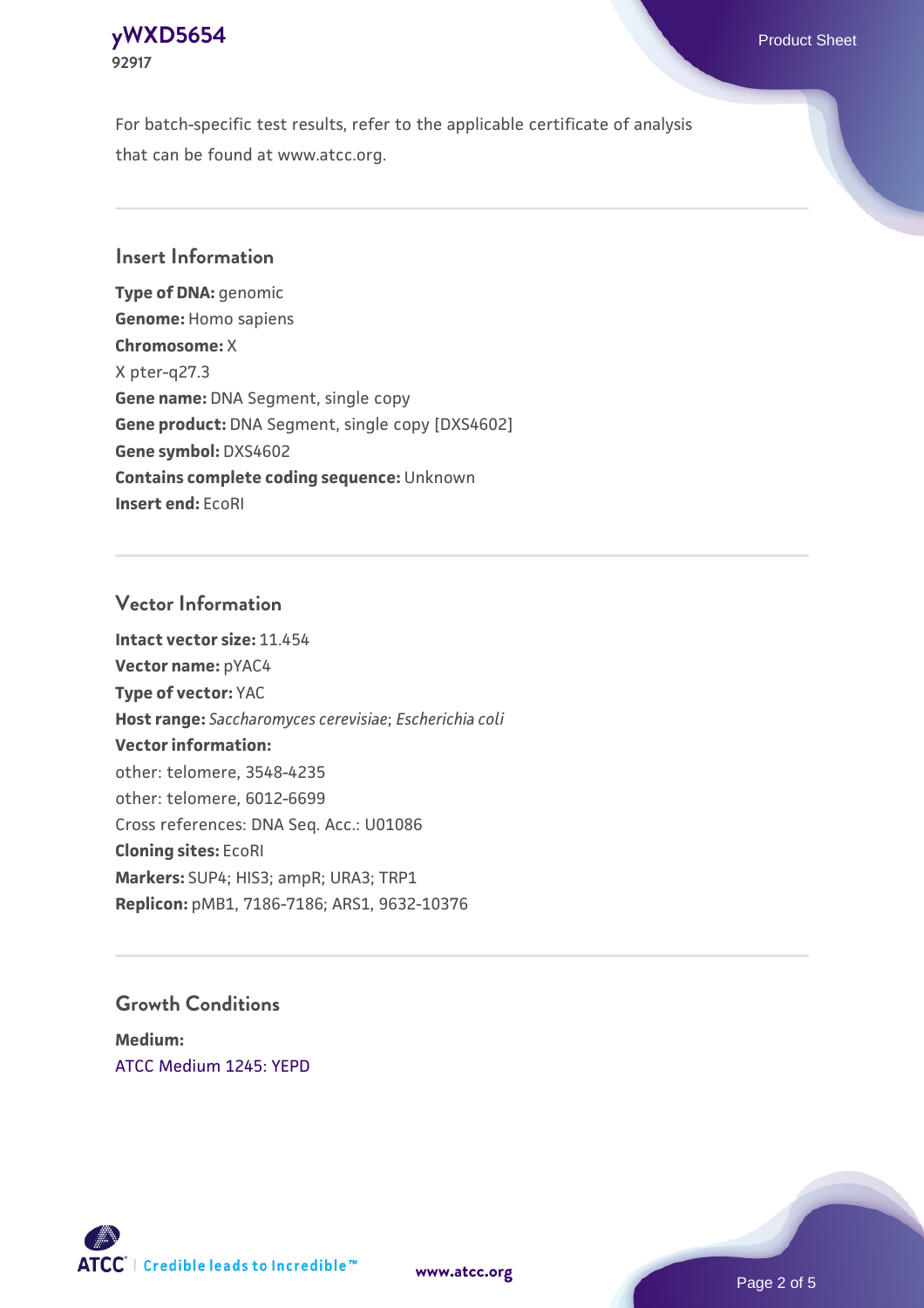#### **[yWXD5654](https://www.atcc.org/products/92917)** Product Sheet **92917**

**Temperature:** 30°C

#### **Notes**

More information may be available from ATCC (http://www.atcc.org or 703- 365-2620).

# **Material Citation**

If use of this material results in a scientific publication, please cite the material in the following manner: yWXD5654 (ATCC 92917)

# **References**

References and other information relating to this material are available at www.atcc.org.

### **Warranty**

The product is provided 'AS IS' and the viability of ATCC® products is warranted for 30 days from the date of shipment, provided that the customer has stored and handled the product according to the information included on the product information sheet, website, and Certificate of Analysis. For living cultures, ATCC lists the media formulation and reagents that have been found to be effective for the product. While other unspecified media and reagents may also produce satisfactory results, a change in the ATCC and/or depositor-recommended protocols may affect the recovery, growth, and/or function of the product. If an alternative medium formulation or reagent is used, the ATCC warranty for viability is no longer valid. Except as expressly set forth herein, no other warranties of any kind are



**[www.atcc.org](http://www.atcc.org)**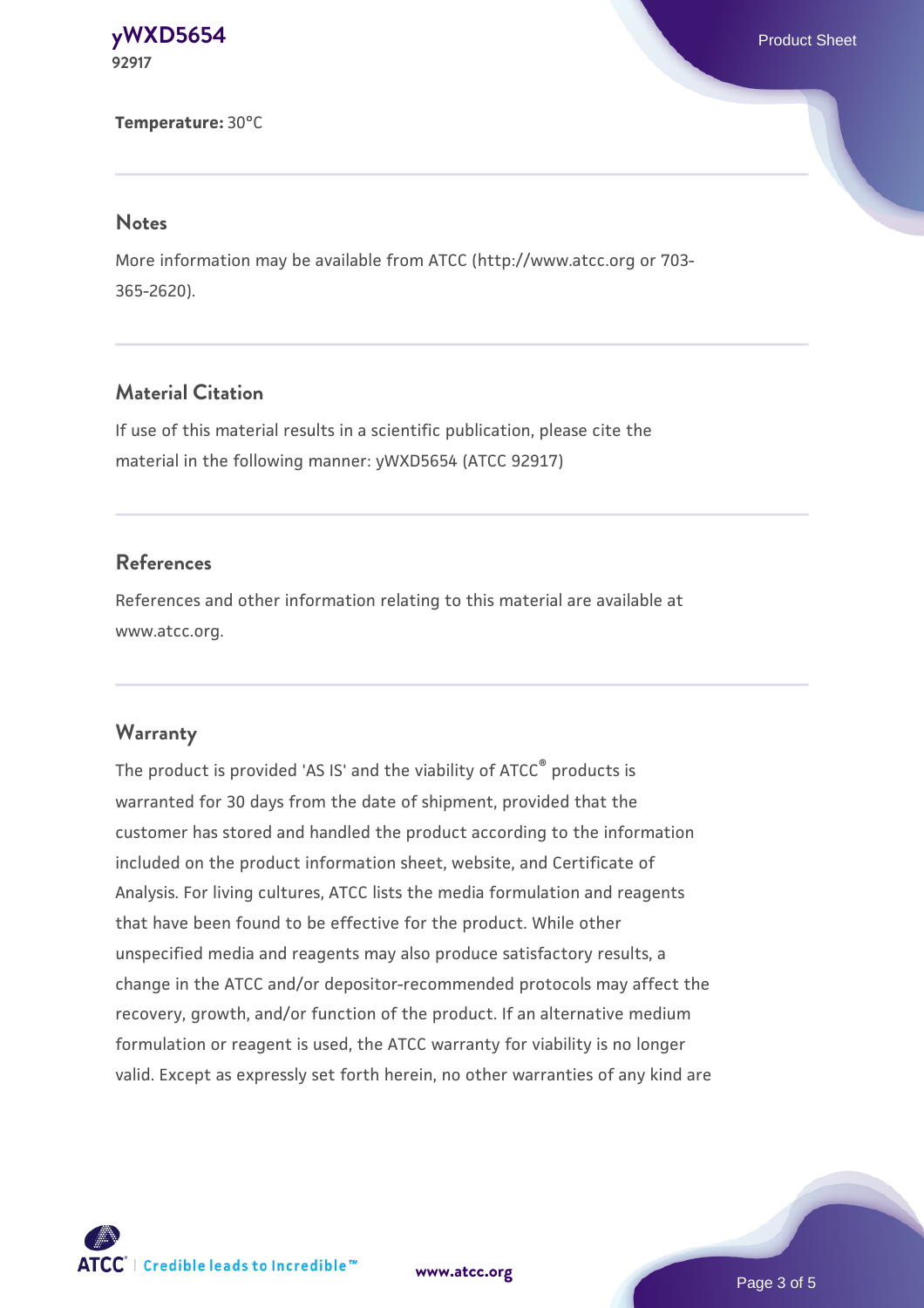**[yWXD5654](https://www.atcc.org/products/92917)** Product Sheet **92917**

provided, express or implied, including, but not limited to, any implied warranties of merchantability, fitness for a particular purpose, manufacture according to cGMP standards, typicality, safety, accuracy, and/or noninfringement.

### **Disclaimers**

This product is intended for laboratory research use only. It is not intended for any animal or human therapeutic use, any human or animal consumption, or any diagnostic use. Any proposed commercial use is prohibited without a license from ATCC.

While ATCC uses reasonable efforts to include accurate and up-to-date information on this product sheet, ATCC makes no warranties or representations as to its accuracy. Citations from scientific literature and patents are provided for informational purposes only. ATCC does not warrant that such information has been confirmed to be accurate or complete and the customer bears the sole responsibility of confirming the accuracy and completeness of any such information.

This product is sent on the condition that the customer is responsible for and assumes all risk and responsibility in connection with the receipt, handling, storage, disposal, and use of the ATCC product including without limitation taking all appropriate safety and handling precautions to minimize health or environmental risk. As a condition of receiving the material, the customer agrees that any activity undertaken with the ATCC product and any progeny or modifications will be conducted in compliance with all applicable laws, regulations, and guidelines. This product is provided 'AS IS' with no representations or warranties whatsoever except as expressly set forth herein and in no event shall ATCC, its parents, subsidiaries, directors, officers, agents, employees, assigns, successors, and affiliates be liable for indirect, special, incidental, or consequential damages of any kind in connection with or arising out of the customer's use of the product. While reasonable effort is made to ensure authenticity and reliability of materials on deposit, ATCC is not liable for damages arising from the misidentification or misrepresentation of such materials.



**[www.atcc.org](http://www.atcc.org)**

Page 4 of 5